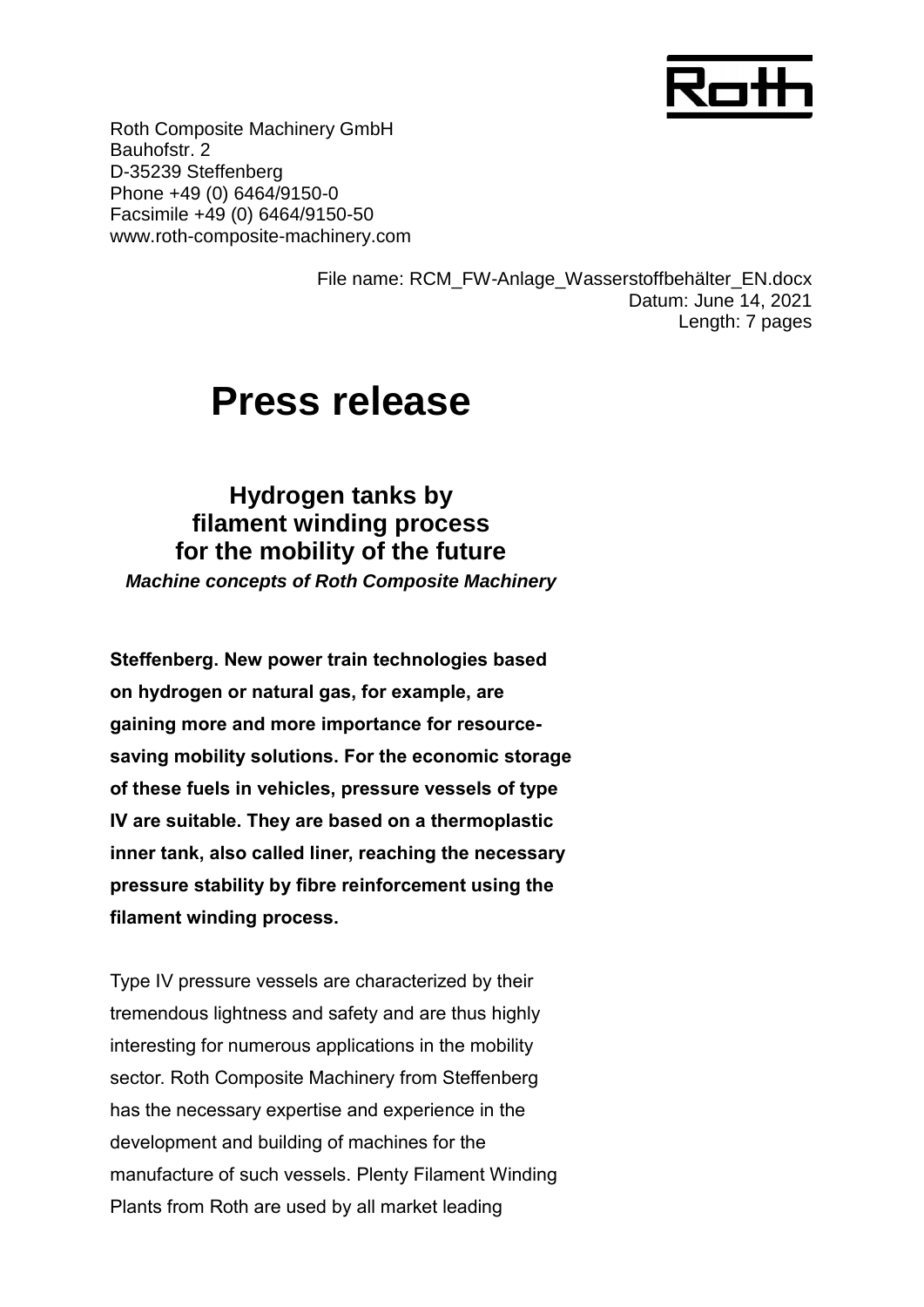

manufacturers producing pressure vessels for gases world-wide. Each production line is planned and designed to precisely fit the requirements of the customer's application. The advice given by the machine builder includes the sequence of single production steps, the material selection and processing, the automation level as well as the increase in productivity up to the commissioning and instruction in the operation of the production line.

**Hydrogen tanks by filament winding process** Roth Composite Machinery has recently delivered a customized Filament Winding Plant for the manufacture of hydrogen tanks with three spindles. Dr. Andreas Reimann, General Manager of Roth Composite Machinery, explained: "A high-performance drive concept combined with a new machine frame structure enable performance improvements of about 40 percent compared to the international state of the art." The machine concept comprises five interpolating axes and additionally five CNC programmable axes. The set-up of the machine is suitable for series production as well as for development applications (R&D) using the traditional wet winding process. Through separation, the impregnating station enables an individual use of single spindles in order to avoid unnecessary consumption of resin. An NC-controlled doctor blade allows a precise and reproducible adjustment of the resin gap. The movable impregnating station is suitable for the processing of carbon fibres as well as for glass fibres and reduces the roving load due to decreased wrap angles. By means of the fibre storage device, even very low fibre tensions can be adjusted in line with the process due to the double cylinder control. Constant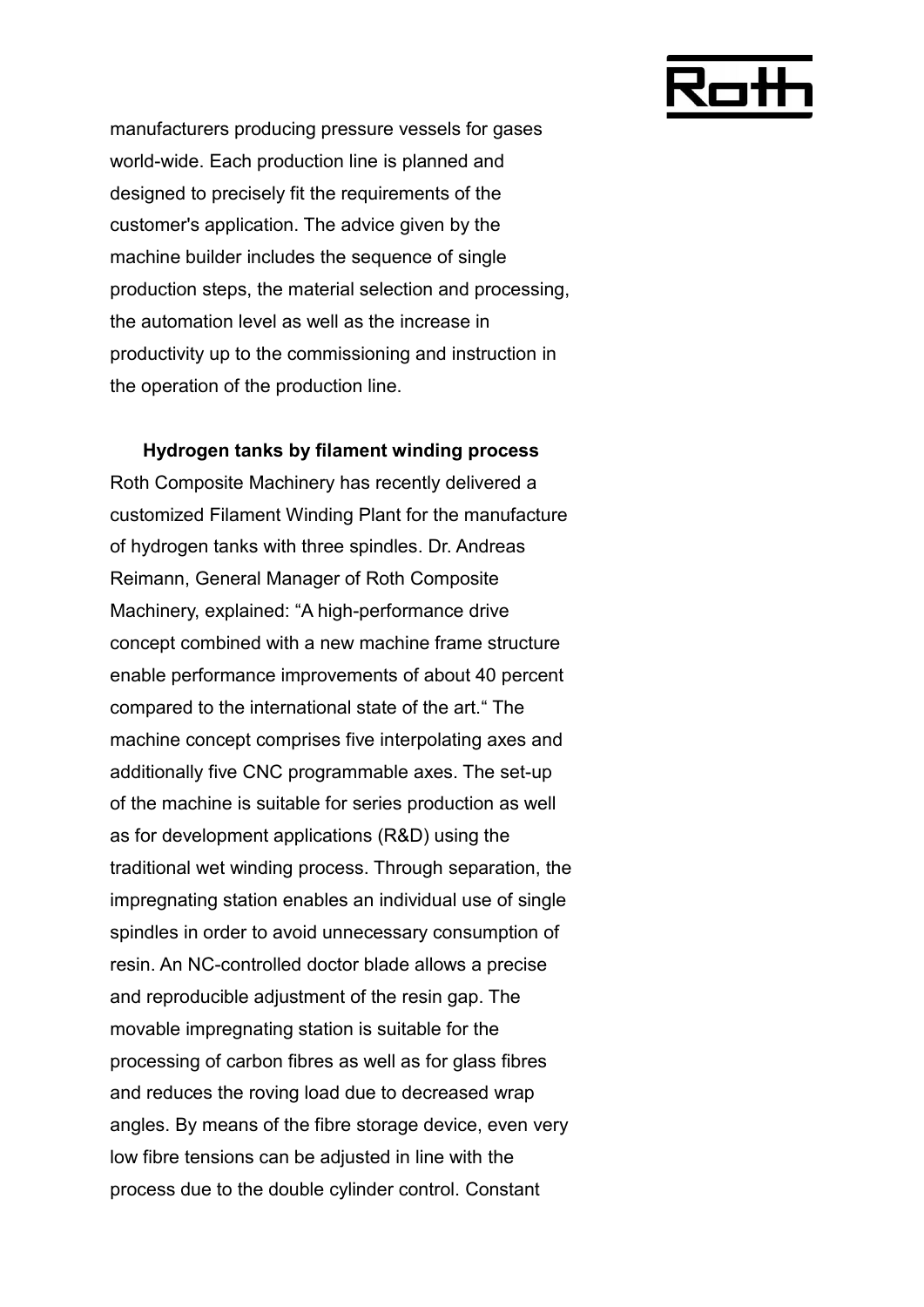

fibre delivery speeds of up to 4.5 meters per second can be realized. The production line is prepared for a quick and easy change to the Towpreg winding procedure. Through the use of the ROTH RCA (automatic roving cutting and applying device), the automation level of the machine is increased. For the winding of pressure vessels, for example, the machine is equipped with an automatic pressurization and pressure measuring system which is able to create and regulate the necessary inner pressure of the liner during the winding process. The exceptional machine stiffness minimizes mechanic impact on the manufacturing process and ensures highest precision during the filament winding process.

#### **State-of-the-art technology**

When using Filament Winding Plants of Roth Composite Machinery, production processes in the traditional wet winding procedure as well as Towpreg applications are possible. For the described production line, Roth Composite Machinery has further developed the spool fixtures at the spool creel – they facilitate the placing of full spools as well as the removal of empty sleeves. A CNC controlled counter bearing guarantees the exact positioning when changing the setting, saves set-up times by this and can compensate length deviations of the plastic liners within the tolerance range. The clamping pressure of the sleeves is adjustable by proportional valves via the program. The new Filament Winding Machine is versatile in its design – it can be used for small light components as well as for large heavy parts and thus offers a wide scope of production.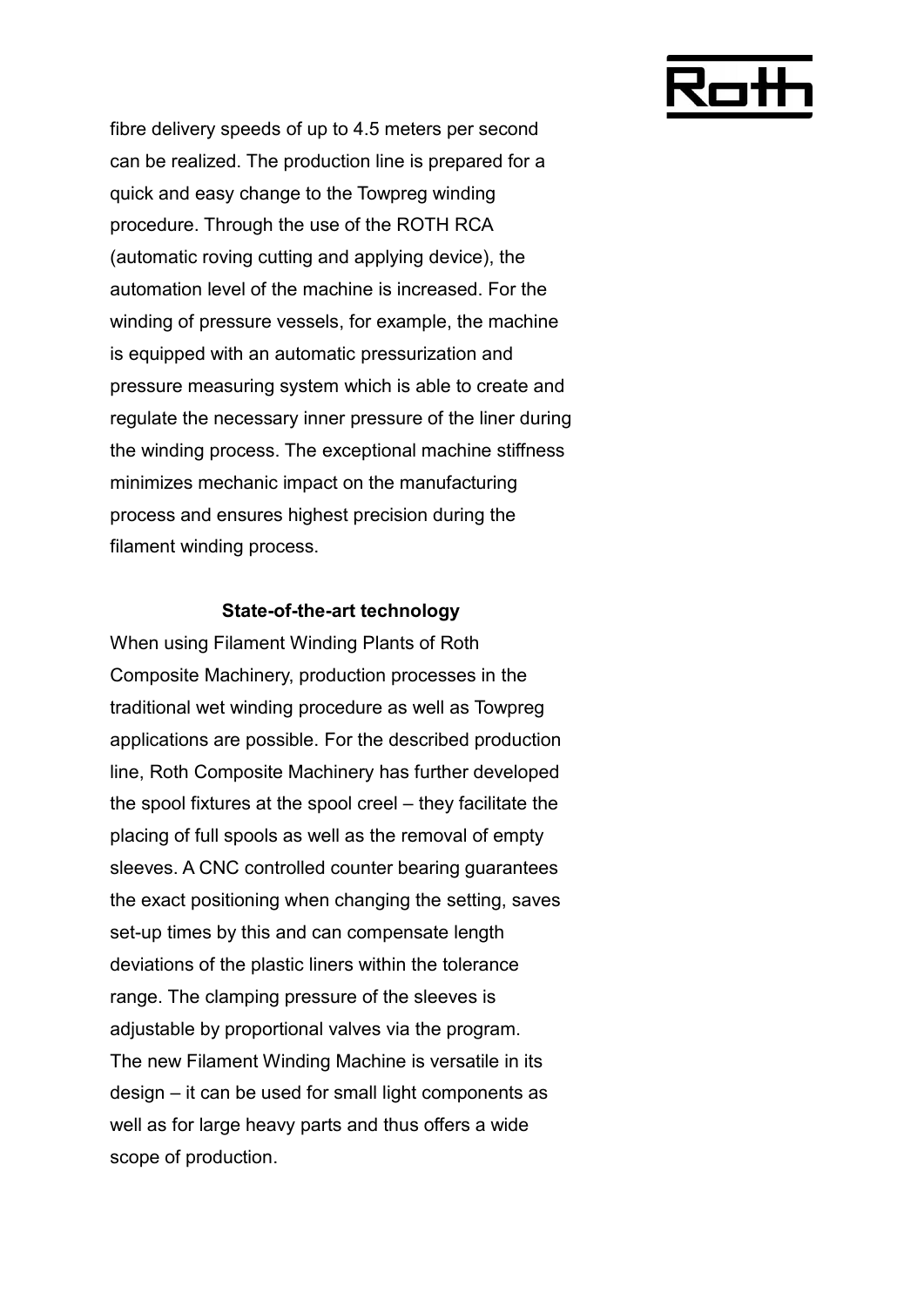

### **High-performance and long-life production lines**

Technology of Roth Composite Machinery is in the Filament Winding business now for almost 60 years. For more than 30 years market leading Filament Winding producers successfully rely on fully-automated production lines supplied by Roth Composite Machinery.

The handling of all kinds of fibres – from simple glass fibres to sensitive high-strength fibres – belongs to the company's expertise. As general contractor, Roth has the know-how for the conception of complete production processes from the filament winding technology to the demoulding. This includes the component design and development as well as the prototyping. Roth gives advice as regards the material selection – for example the use of fibres – as well as concerning all details of the manufacturing process. This results in highperformance, reliable and durable machines.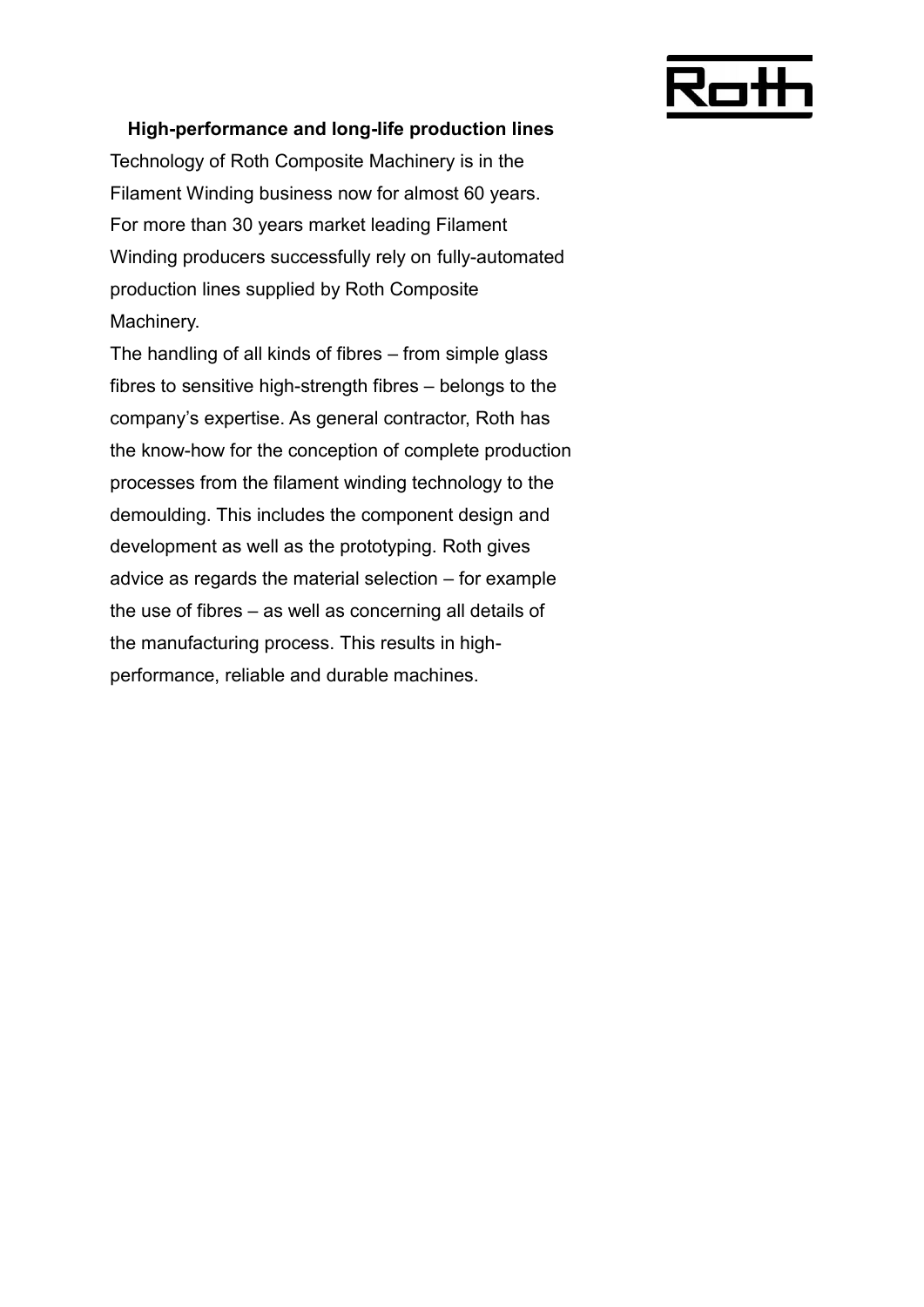



**Image capture for file Roth\_Composite\_Machinery\_0722.jpg** Filament Winding Plant of Roth Composite Machinery for the production of hydrogen tanks.



**Image capture for file Roth\_Composite\_Machinery\_0733.jpg** Besides R&D applications, the Filament Winding Plant can also be used for series production.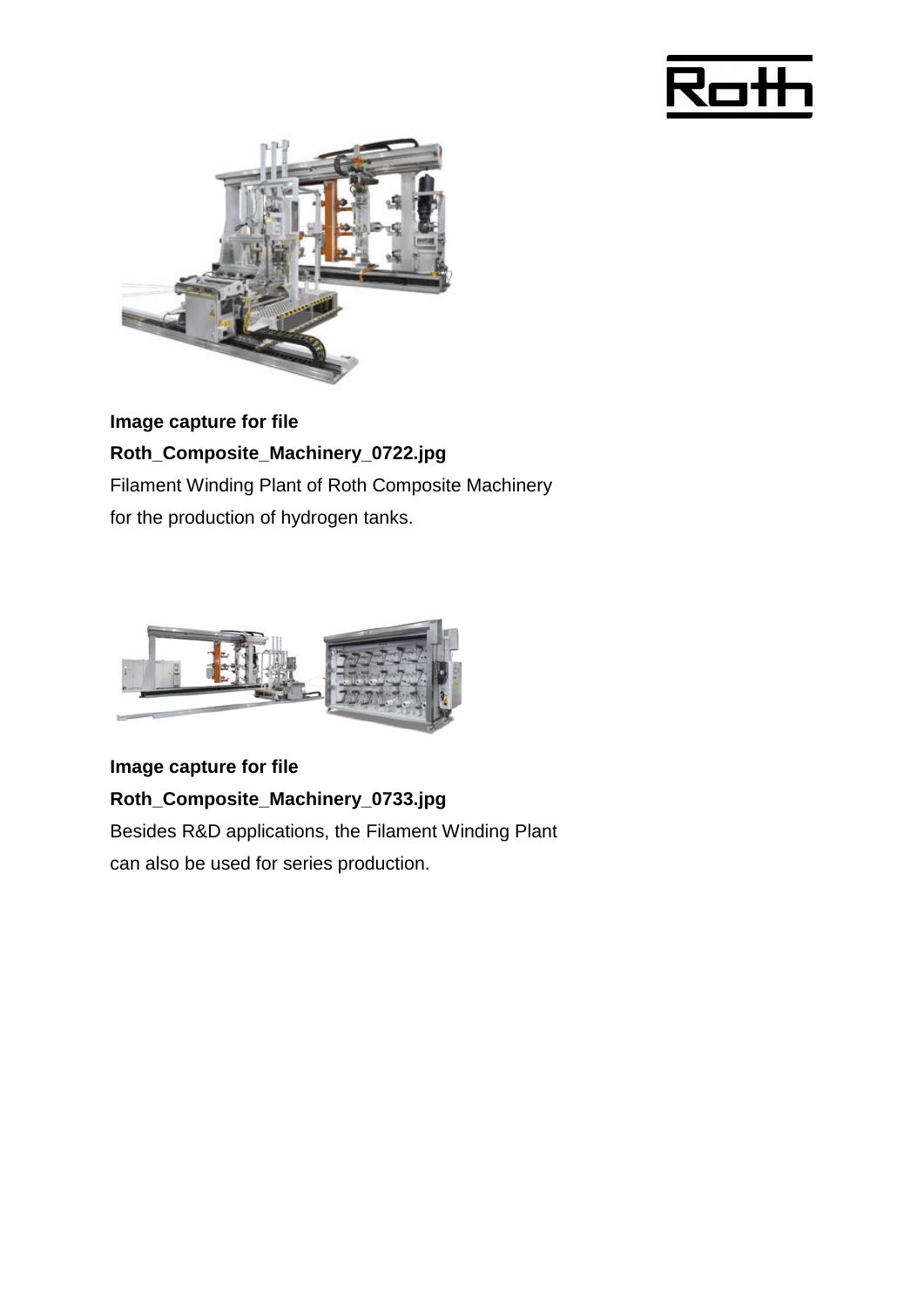



## **Image capture for file**

## **Roth\_Composite\_Machinery\_0731.jpg**

For a user-friendly set-up, Roth Composite Machinery developed new spool fixtures at the spool creel.



## **Image capture for file Roth\_Composite\_Machinery\_0724.jpg** The control is effected via an ergonomic and userfriendly operating panel with two touchscreen displays

for controlling the machine functions.